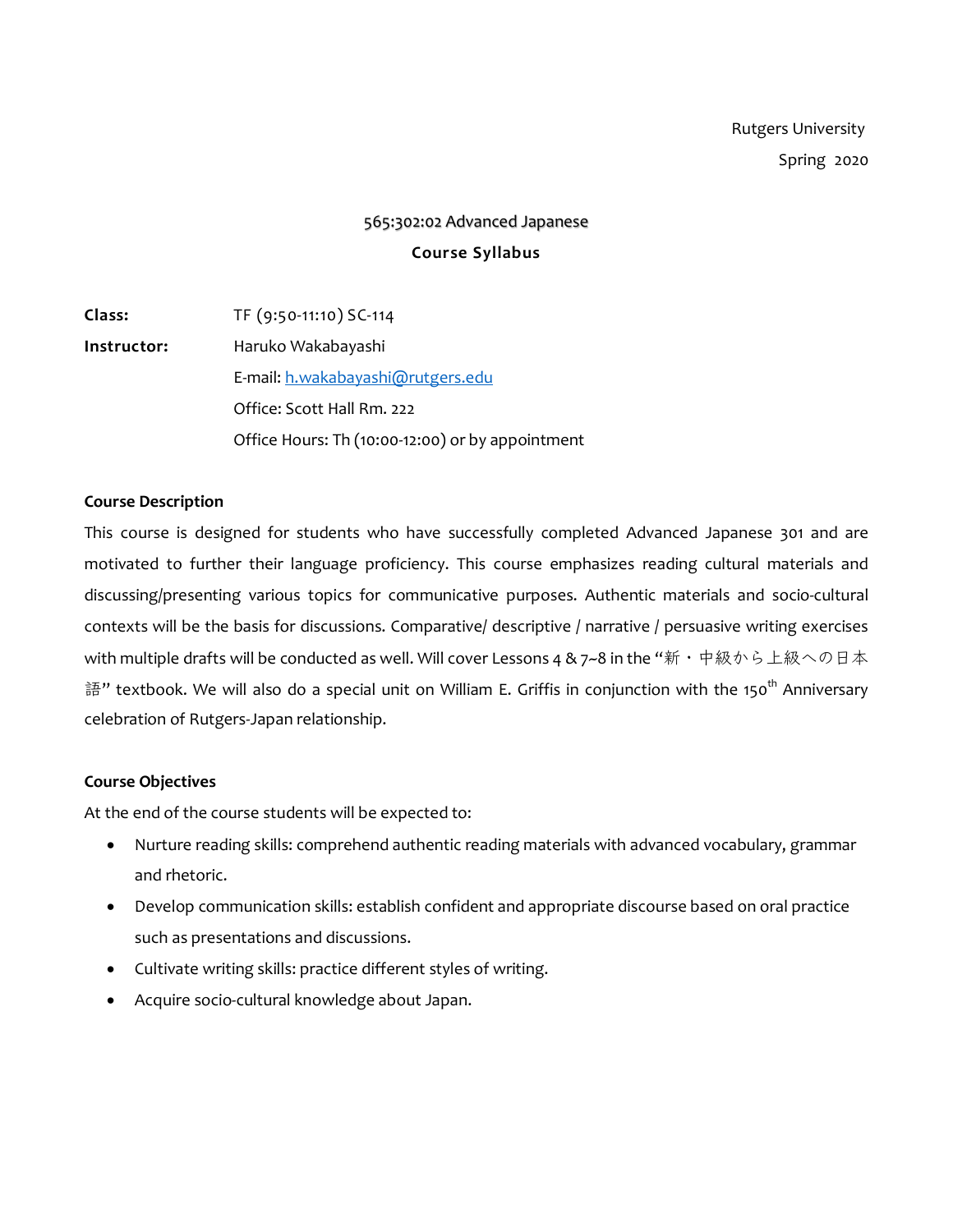#### **Required Texts**

- Main Textbook : 新・中級から上級への日本語 (Authentic Japanese: Progressing from Intermediate to Advanced. New Edition). The Japan Times Ltd. 2016: ISBN 978-4-7890 1462-5
- Workbook: 新・中級から上級への日本語 ワークブック**.** The Japan Times Ltd. 2016: ISBN 978- 4-7890-1540-0

#### **Recommended Books**

\* 中級から上級への日本語なりきりリスニング

The Japan Times Ltd. 2016 (ISBN 978-4-7890-1566-0)

- \* A Handbook of Japanese Grammar Patterns for Teachers and Learners, Kuroshio Publishers, 2015 (ISBN-13: 978-4-87424-678-8)
- \* 500 Essential Japanese Expressions: A Guide to Correct Usage of Key Sentence Patters (N1~N3) (ALC, 2010, ISBN-13: 978-4-7574-1890-5)
- \* 500 Essential Japanese Expressions WORKBOOK: A Guide to Correct Usage of Key Sentence Patterns (N1~N3). ALC, 2010 (ISBN-13: 978-4-7574-2052-6)

#### **Attendance**

Regular on-time attendance is absolutely necessary. Three absences or more will negatively affect your grade. Every 3 instances of unexcused tardiness or early class departure (more than 5 minutes for either) will count as one absence. Missing a class for more than 40 minutes will be also considered one absence. Please be aware that 5 absences will receive no credit for the attendance portion of the grade  $(-4)$ , 6-9 absences will receive no credit for active participation as well (-4%). 10 or more absences after the add period, (1/30~Final Exam date), will **result in a failing grade** for the course.

If you expect to miss classes, please e-mail your instructor or use the University website <https://sims.rutgers.edu/ssra/> to indicate the date and reason for your absence. In cases such as a job interview, a conference, religious observance, and other inevitable commitments, the student will be excused without penalty and will be allowed to make-up the work missed for partial credit. You are responsible to provide notification to your instructor about necessary absences BEFORE the date of the engagement. Any other absences will be considered an unexcused absence.

It is YOUR responsibility to keep up with what you have missed for any reason.

If you are traveling from another campus to this class and are having difficulty getting to class on time, please inform the instructor of your situation.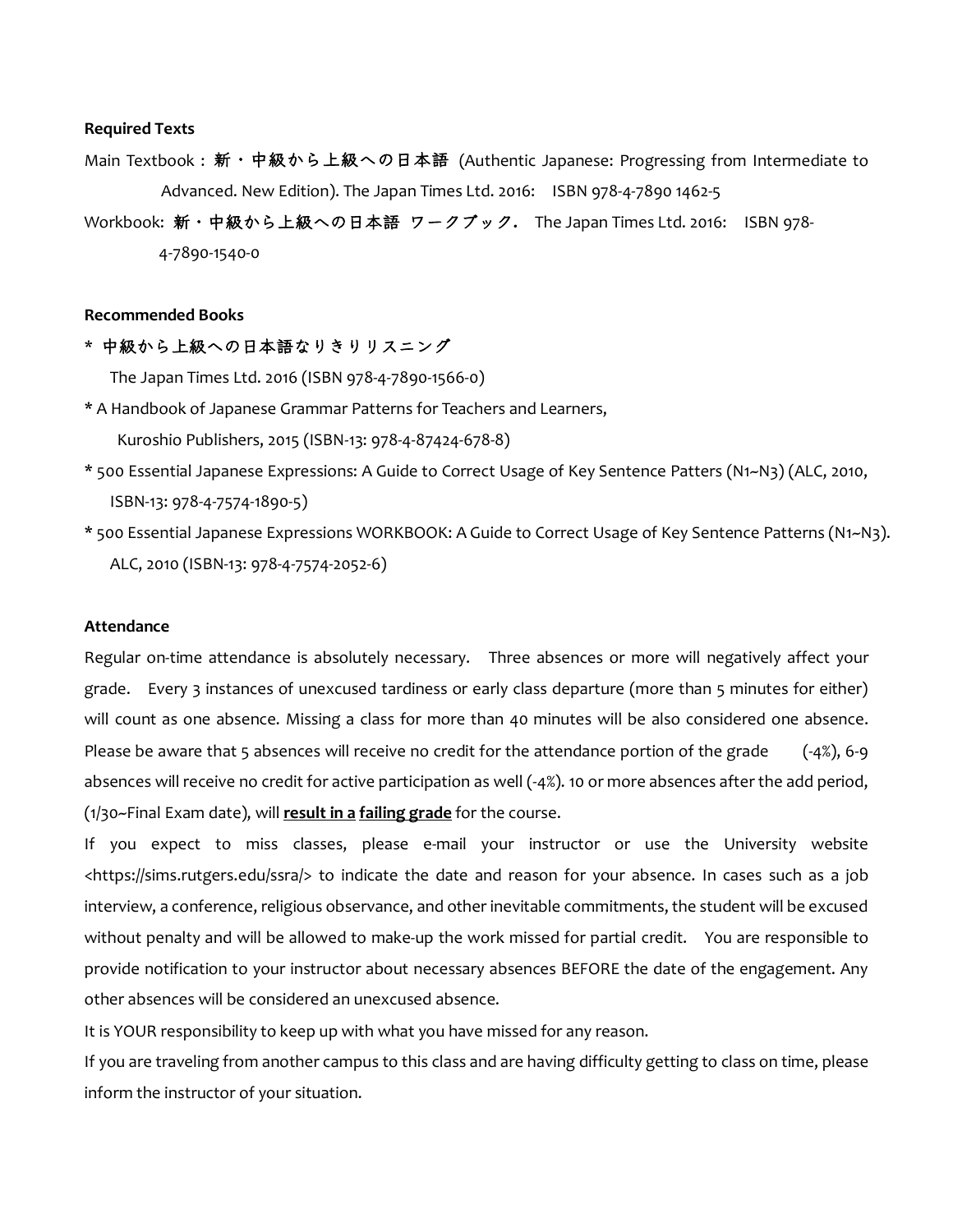## **Homework**

Completed homework should be submitted at the beginning of the class on the date due (see the Course Schedule) for *full credit*. Homework submission at the subsequent class would be given 70% credit, two classes subsequent to the due date would be 50%. No credit thereafter. If you cannot attend the class on the due date, you may submit your homework by email on that day for full credit. Homework will be based on the items below. Additional Homework will be specified by the instructor in every class:

- Workbook
- Kanji Sheets
- Exercises from textbook and additional handouts/materials
- Listening

## **Assignments**

Completed assignments should be submitted by the date due for full credit. Late submission will receive partial credit or no credit. Please read each assignment instruction carefully.

- Reading Assignment (Recording)
- Classroom Oral Presentations (a pair or a group)
- Compositions

## **Quizzes, Tests, and Projects**

Per the attached schedule, there will be:

- Vocab Quizzes (including conjugation forms, other expressions and phrases etc.)
- Kanji Quizzes
- End of Lesson Tests
- Midterm and Final Project

No make ups will be arranged unless you have a valid reason for missing class (e.g., medical or family emergency). **All of them will be graded and all make ups will receive partial credit** (90% maximum and only 85% maximum if there is an intervening weekend). You must take the make ups before the subsequent class starts. If you know that you will miss a class, then you can take a quiz any time before the missed class and not lose any credit.

Students must complete Midterm and Final Project on the days scheduled. No make ups will be allowed unless you have a valid reason. The time and place for the makeup exam should be scheduled ASAP with the instructor.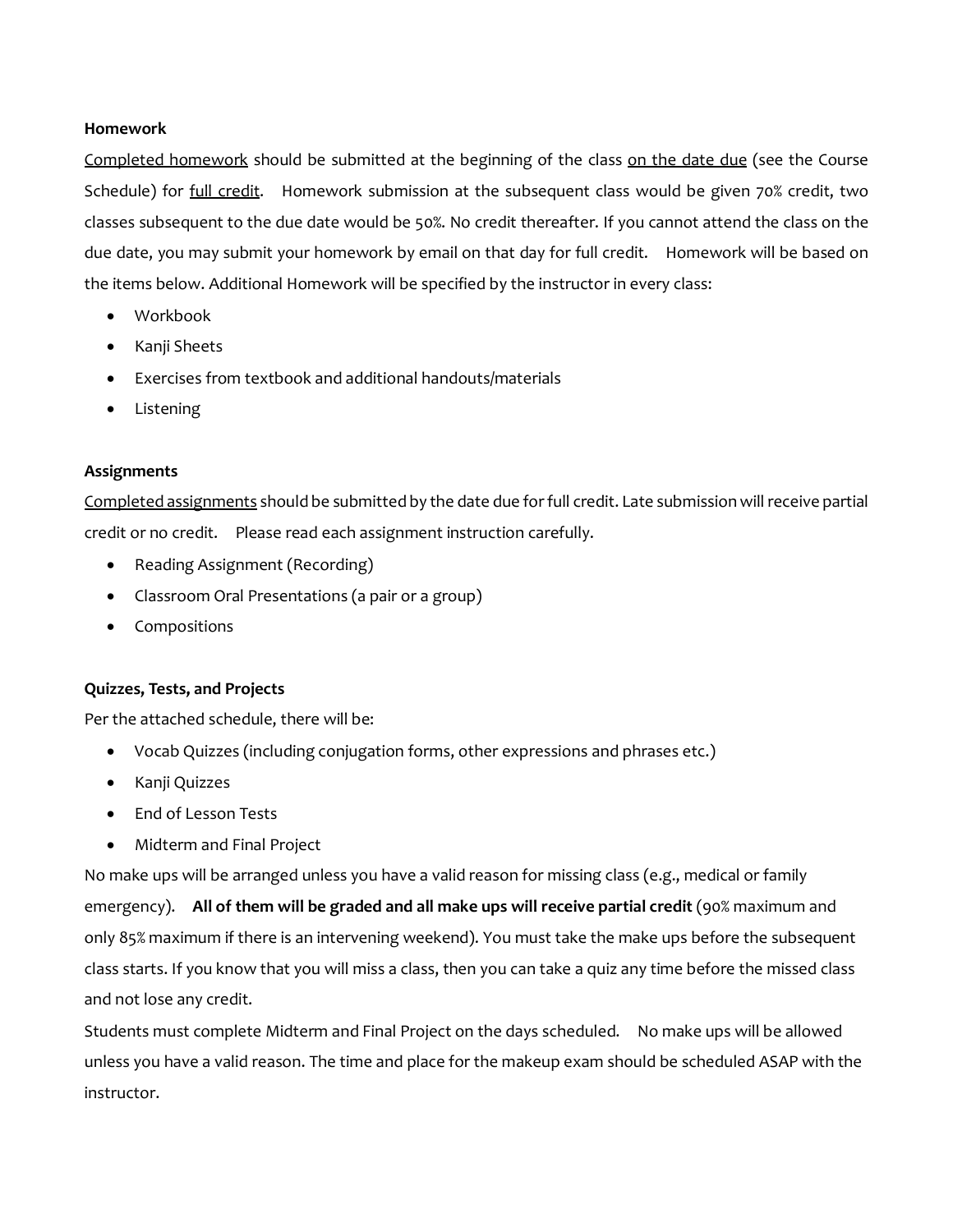Final Exam schedule site: <https://scheduling.rutgers.edu/scheduling/exam-scheduling/final-examschedule>

Exam Policy site: < https://scheduling.rutgers.edu/scheduling/exam-scheduling/final-exam-policies>

Project presentation should be made on the scheduled date (\* See the instruction sheet).

## **Grading Policy**

| Attendance                          | 4            | %    | Midterm Project         | 15  | %    |
|-------------------------------------|--------------|------|-------------------------|-----|------|
| Active Participation                | 4            | %    | Meeting w/ professor    | (2) | %    |
| Assignments                         | 10           | %    | Composition             | (5) | %    |
| Quiz (Vocab.+ Kanji)                | 10           | %    | Individual presentation | (8) | $\%$ |
| End of Lesson Test (L. 4 & Griffis) | 10           | %    | Final Exam (Project)    | 20  | $\%$ |
| End of Lesson Test $(L. 7 & L. 8)$  | 15           | %    | Meeting w/ professor    | (2) | %    |
| Classroom Presentation (2)          | 10           | $\%$ | Discussion              | (4) | %    |
| Reading Assignment                  | $\mathbf{2}$ | $\%$ | Composition             | (6) | $\%$ |
| *End of Lesson Test for L. 7 & 8    |              |      | Individual Presentation | (8) | $\%$ |
| will cover cumulative grammar.      |              |      |                         |     |      |

## Letter grade will be given according to the following scale:

| A $\geq$ 90 $\Big  B + \geq 87 \Big  B \geq 80 \Big  C + \geq 77 \Big  C \geq 70 \Big  D \geq 60 \Big  F$ |  |  |  |
|-----------------------------------------------------------------------------------------------------------|--|--|--|
|                                                                                                           |  |  |  |

## **Others**

Academic integrity is extremely important. Students who copy other people's assignments, quizzes, tests, or presentation will not receive any credit. You must NOT give or receive answers to/from other students. For Rutgers Academic Integrity Policy (violations and sanctions), see <http://academicintegrity.rutgers.edu/academic-integrity-policy>

## **Guideline for Textbook and Extra Credit**

Textbook: Bring the main textbook to every class. We will focus mainly on「読む前に」, 「読んでみよう」, <sub>じゅうようひょうげん ぶんぽう ごいれんしゅう</sub><br>「重 要 表 現 」and「文法・語彙練習」during classes.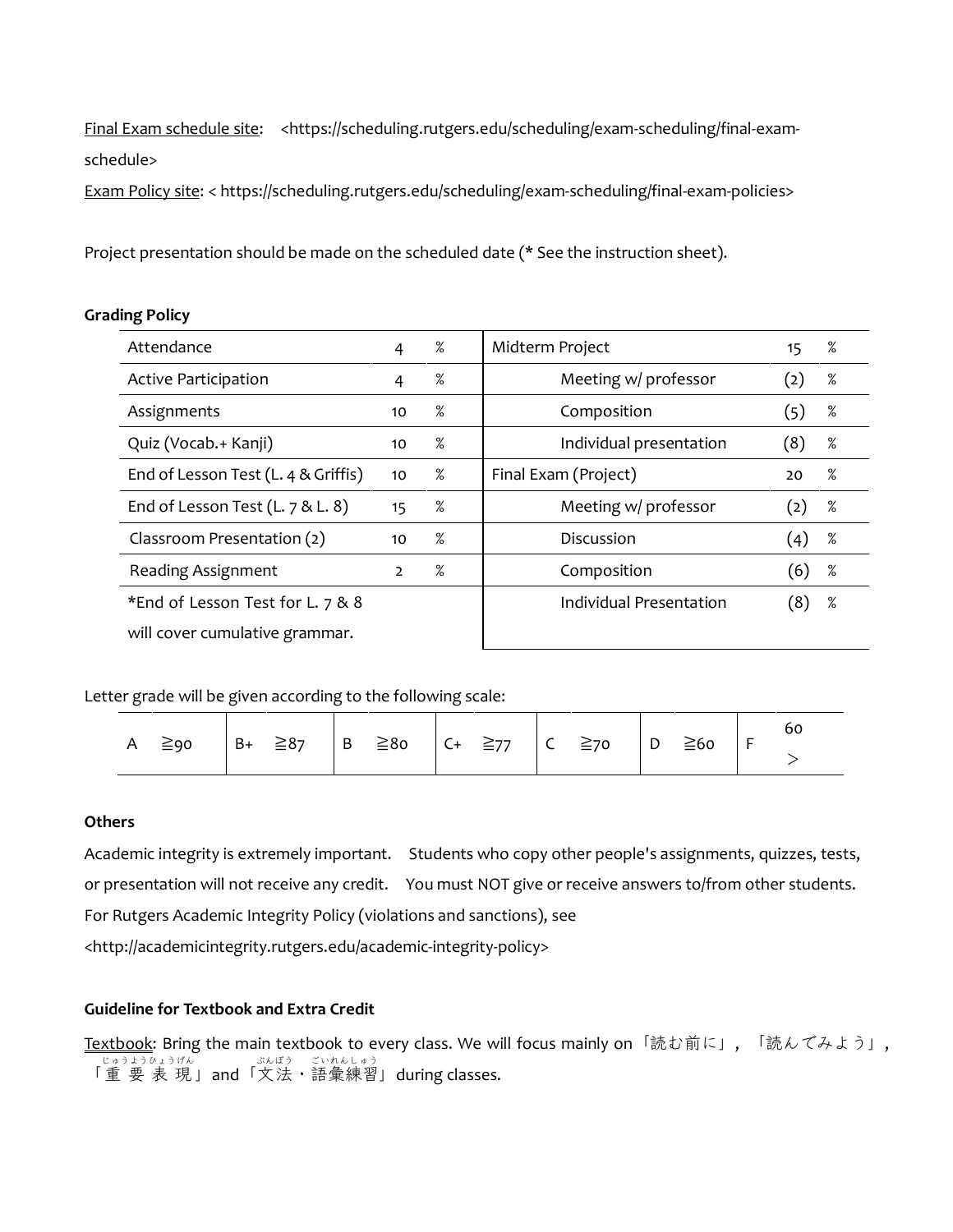、。。。。。。。。。。<br><u>Textbook Supplement (別冊</u> ): Bring the Supplementary Volume to every class.

Workbook: For homework. Remove the page(s) from the workbook when submitting. Also bring to class for Workbook Review and 「発展練習」as indicated on course schedule.

Quizzes and Lesson Tests (all study sheets are posted on Sakai):

Vocab Quiz: Study the Vocab Sheets (mainly from 「読んでみよう」). Kanji Quiz: Study the Kanji Sheets (mainly from 「読んでみよう」). Lesson Test: Study the vocab, kanji, and grammar in「読んでみよう」. Listening questions will come from the Sakai Audio Folder. Some of the questions will come from 「読んでみよう」, 「重 要 表現」, 「文法・ じゅうよう 語彙 練習」of the textbook and 「重要表現」sections from the workbook. Some of ご い the questions will also come from Japanese Language Proficiency Test N3 & N2 levels, including the Listening section.

## Extra Credit:

- Visit the Study Gallery at the Zimmerli Art Museum (an exhibition on Meiji prints and photographs) OR attend the "Rutgers Meets Japan" Conference and write a short reflection (approx. 800-1,000 characters) by  $4/10$  [+1 pt].
- Up to 2.0% will be added to the Final Grade. Complete the JLPT N2 Test by 5/1 class time, and 2% of the score of the test will be added. For example, your test score is 80%, then you will receive 1.6% extra to your Final grade (JLPT N2 Sample Test form will be posted on Canvas).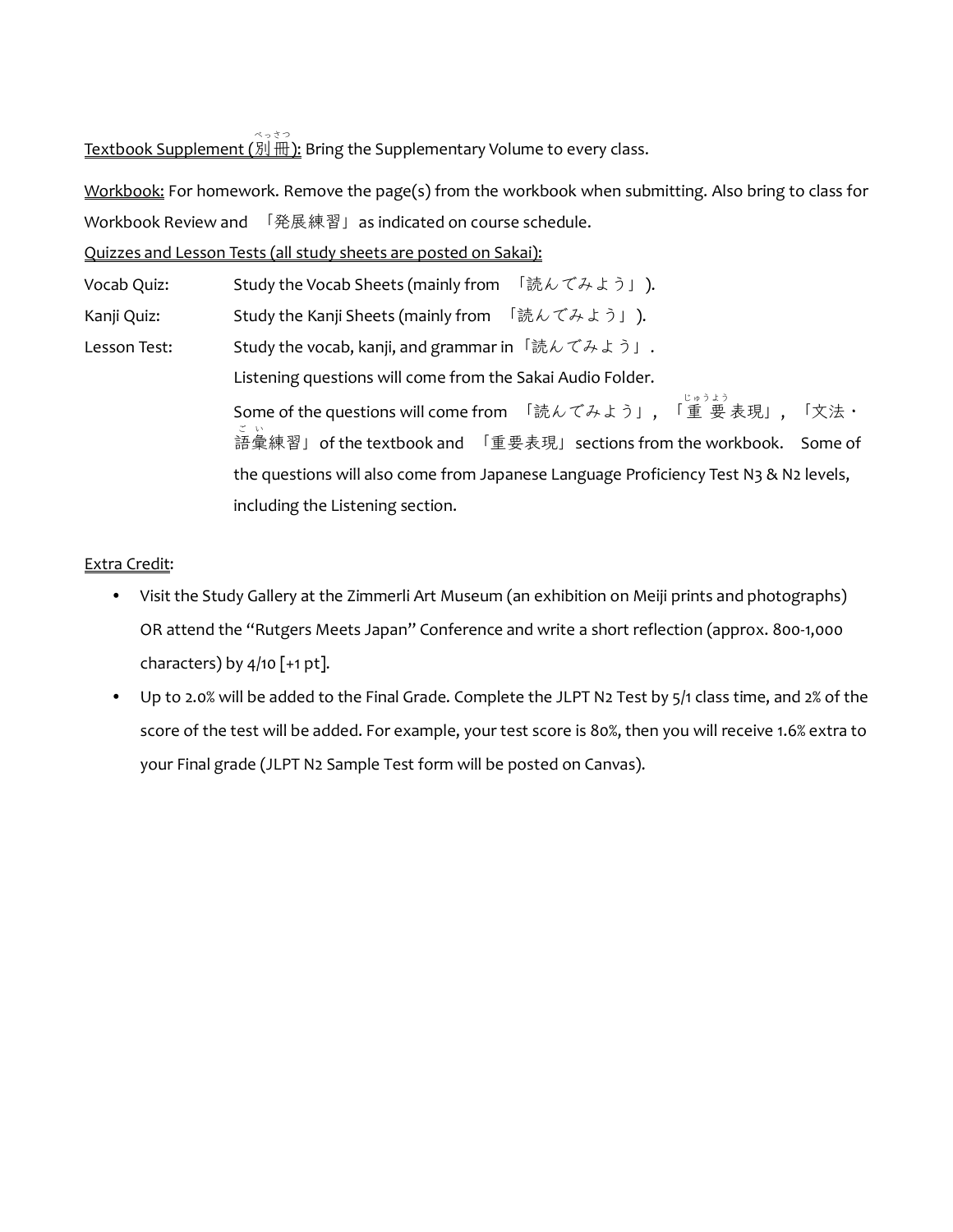## **Course Schedule (Subject to Change)**

## **Advanced Japanese 01:565:302: 01 @ Rutgers University SPRING 2019**

|                | Date &<br>Day |              | Quizzes & Exams<br>& Info.                     | Assignments Due           | L              | <b>Class Activities</b>      |
|----------------|---------------|--------------|------------------------------------------------|---------------------------|----------------|------------------------------|
|                | 1/21          | $\mathsf{T}$ |                                                |                           |                | Orientation                  |
| 1              |               |              |                                                |                           | $\overline{4}$ | Reading & Discussion 「読む前に」  |
|                |               |              |                                                |                           |                | Kanji & Vocab                |
| $\overline{2}$ | 1/24          | F            |                                                |                           |                | Reading: 「日本人はノーと言わない」       |
|                |               |              |                                                |                           |                | Grammar 1-6 文法·語彙練習①223      |
|                | 1/28          | T            | L.4 Kanji                                      | Submit Kanji Sheet        |                | Reading: 「日本人はノーと言わない」       |
| 3              |               |              | **Last day to DROP<br>without "W" grade (1/29) | WB51-52                   |                | Grammar 7-10                 |
|                |               |              | / Last day to ADD (1/30)                       |                           |                | 文法·語彙練習466689                |
|                | 1/31          | F            | L.4 Vocab.                                     | WB53-55                   |                | WB Review、WB 発展練習 (WB56-58)  |
| 4              |               |              |                                                | Submit WB 47-49           |                | 「メール:先生にお願いをする」              |
|                |               |              |                                                | Submit WB 51-55           |                |                              |
|                | 2/4           | T            |                                                | $(WB56-58)$               |                | L.4 Review、WB 発展練習+敬語        |
| 5              |               |              |                                                | (sumit to canvas an email |                |                              |
|                |               |              |                                                | requesting first meeting) |                |                              |
| 6              | 2/7           | F            | L.4 Test                                       |                           |                |                              |
|                | 2/11          | T            |                                                |                           | $\overline{7}$ | Reading & Discussion 「読む前に」  |
| 7              |               |              |                                                |                           |                | Kanji                        |
| 8              | 2/14          | F            | Presentation #1                                | Submit Video              |                | Presentation #1              |
|                |               |              |                                                |                           |                | Skit (Video): 曖昧な日本語         |
|                | 2/18          |              | $T$ L.7 Kanji                                  | Submit Kanji Sheet        |                | Reading:「越境が広げる言葉の可能性」       |
| 9              |               |              |                                                |                           |                | Grammar 1-3, 文法·語彙練習①223     |
|                | 2/21          | F            | L.7 Vocab.                                     | Submit WB 85-88           |                | Reading 「越境が広げる言葉の可能性」       |
|                |               |              |                                                | Submit Topic for Midterm  |                | Grammar 4-6, 文法 · 語彙練習⑤⑥⑦    |
| 10             |               |              |                                                | Project                   |                |                              |
|                |               |              |                                                | WB 89-90                  |                |                              |
|                | 2/25          | T            |                                                | WB 90-91                  |                | WB Review, WB 発展練習 (WB92-96) |
| 11             |               |              |                                                | Submit WB 89-91           |                | 「相手に応じた言い方で依頼する」             |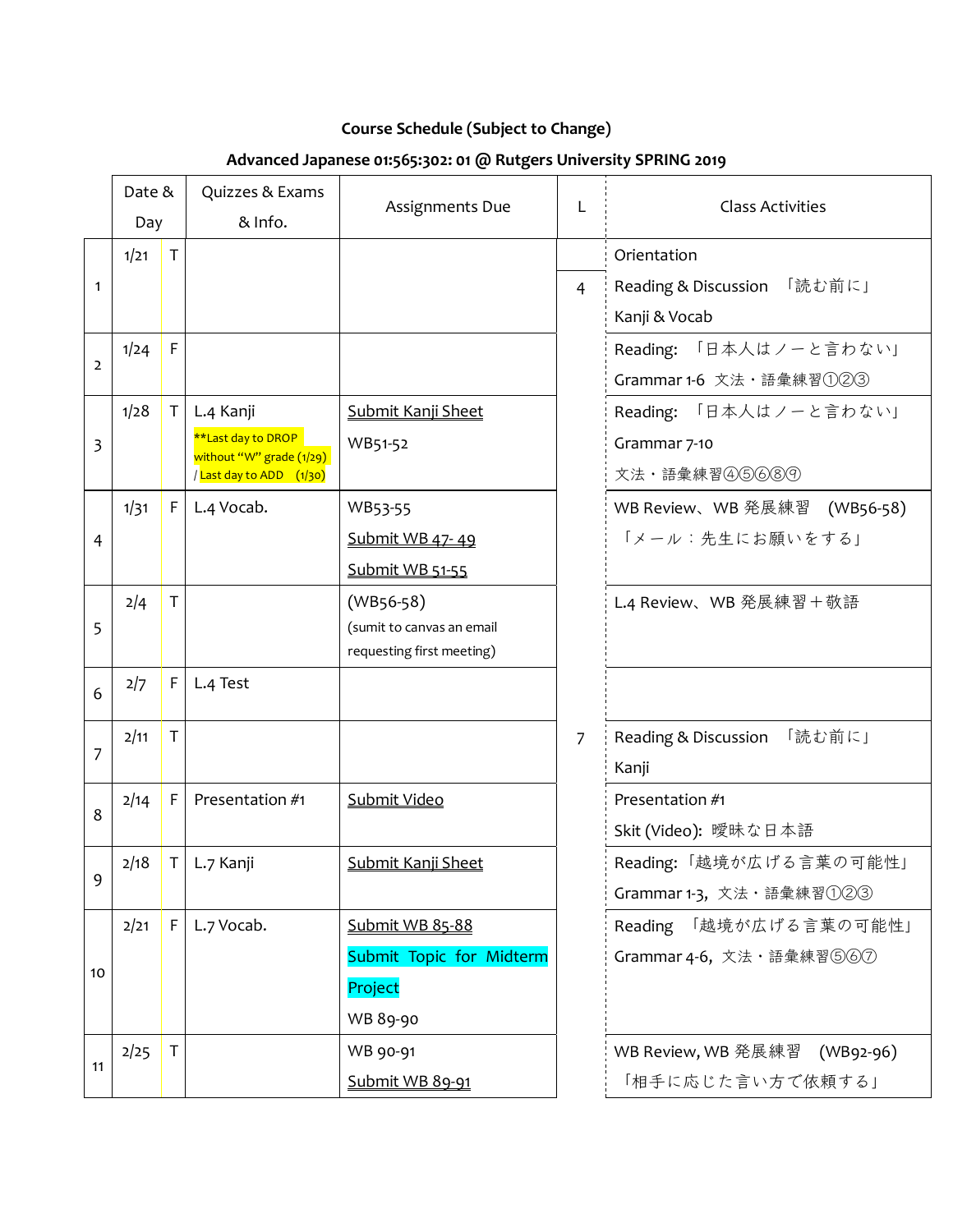|    | 2/28       | F            |                                                                   | $(WB 92-96)$                                                   |    | L.7 Review、WB 発展練習+敬語          |
|----|------------|--------------|-------------------------------------------------------------------|----------------------------------------------------------------|----|--------------------------------|
|    |            |              |                                                                   | Meeting w/ Wakabayashi                                         |    |                                |
| 12 |            |              |                                                                   | for Midterm Composition                                        |    |                                |
|    |            |              |                                                                   | $(2/27-3/5)$ ; draft or outline                                |    |                                |
|    |            |              |                                                                   | should be prepared for the                                     |    |                                |
|    |            |              |                                                                   | meeting.                                                       |    |                                |
| 13 | 3/3        | T.           | L.7 Test                                                          |                                                                |    |                                |
|    | 3/7        | $\mathsf S$  |                                                                   | Submit draft for edit by 3/8.                                  | グ  | WBL.9 発展練習 (pp. 115-118)「スライド  |
| 14 |            |              |                                                                   |                                                                | IJ | 作成」                            |
|    | 3/10       | T.           |                                                                   | Midterm (oral presentation + composition                       | フ  | Lecture & Discussion: ラトガースと日本 |
| 15 | 3/13       | F.           | <final draft="">)</final>                                         |                                                                | イ  | Vocabulary & Kanji             |
| 16 |            |              | (Unique Japanese Expressions)                                     |                                                                | ス  | L.6 発展練習 (インタビュー)              |
|    |            |              |                                                                   | Spring Recess (3/14 - 3/22) **Last day to DROP with "W" (3/23) |    |                                |
| 17 | 3/24       | $\mathsf{T}$ | Kanji & Vocab                                                     | Submit Vocab Worksheet                                         |    | Reading: 「ウィリアム・グリフィス」         |
|    |            |              |                                                                   | Submit Kanji Sheet                                             |    | Grammar 1-8 WB                 |
|    |            |              |                                                                   |                                                                |    |                                |
|    | 3/27       | $\mathsf F$  | No Class                                                          | Grammar Worksheet                                              |    |                                |
| 18 |            |              | Conference:                                                       |                                                                |    |                                |
|    |            |              | "Rutgers Meets                                                    |                                                                |    |                                |
|    |            |              | Japan"                                                            |                                                                |    |                                |
|    | $3/28$ Sat |              | Reading Assignment Submission Date (3/28, Sat. 5:00 PM) to Canvas |                                                                |    |                                |
| 19 | 3/31       | T            |                                                                   | Submit Grammar                                                 |    | Reading: 「ウィリアム・グリフィス」         |
|    |            |              |                                                                   | Worksheet                                                      |    | Grammar 5-8, 文法·語彙練習①22342     |
| 20 | 4/3        | F            | Presentation #2                                                   |                                                                |    | Presentation #2                |
|    |            |              |                                                                   |                                                                |    | 「ウィリアム・グリフィス」review            |
| 21 | 4/7        | $\mathsf T$  | 「ウィリアム・グ                                                          |                                                                |    |                                |
|    |            |              | リフィス」 Test                                                        |                                                                |    |                                |
| 22 | 4/10       | F            |                                                                   | *Extra Credit #1 Due                                           | 8  | Reading & Discussion 「読む前に」    |
|    |            |              |                                                                   |                                                                |    | Kanji                          |